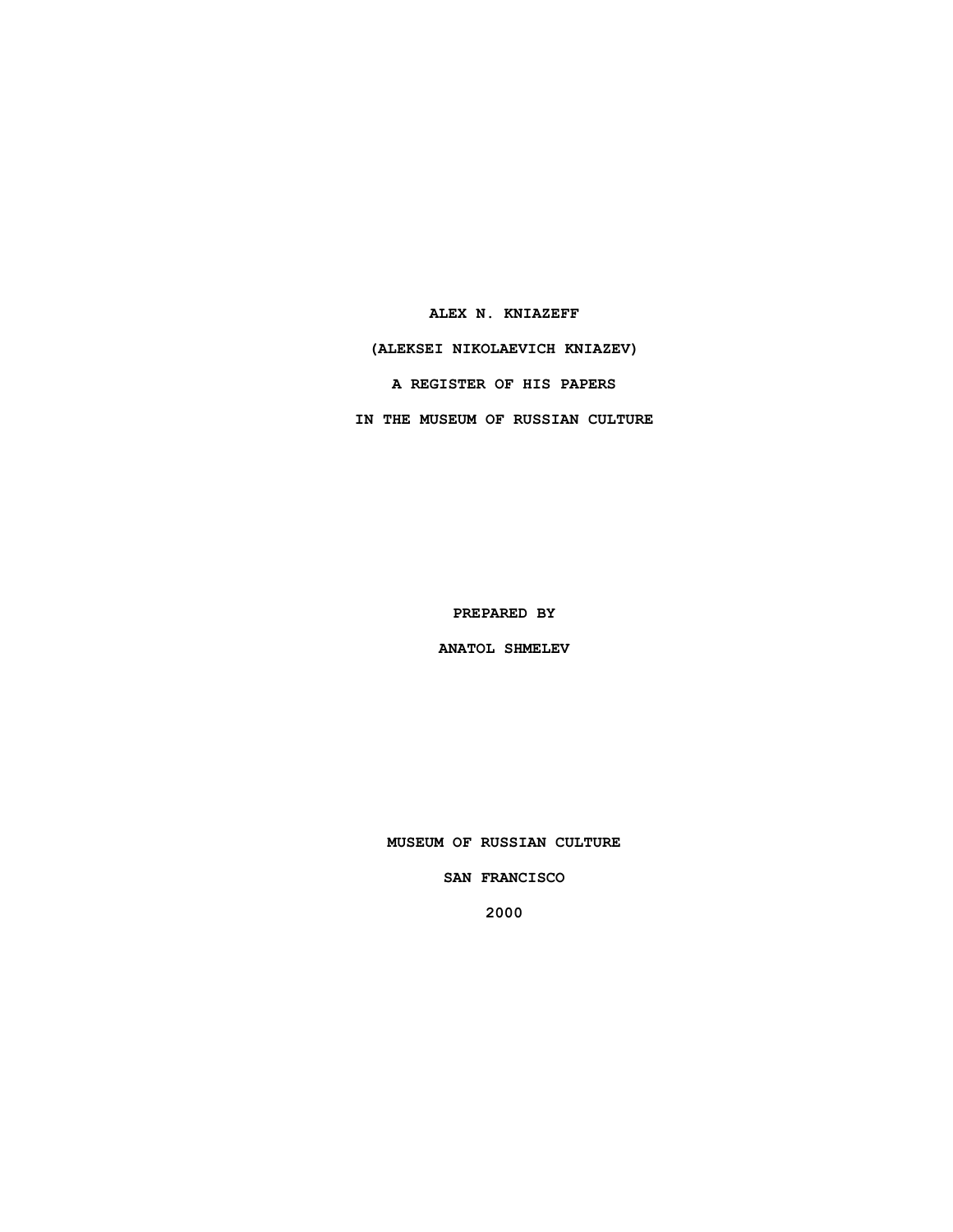### **ALEX N. KNIAZEFF**

## **BIOGRAPHICAL NOTE**

| 1909 August 5 (N.S.) | Born, Tsitsihar, China                                                                                                     |
|----------------------|----------------------------------------------------------------------------------------------------------------------------|
| 1933                 | Degree, Electrical and Mechanical Engineering,<br>Harbin Polytechnic Institute, Harbin, China                              |
| 1935-1948            | Engineering and administrative positions, Kailan<br>Mining Administration, Tientsin, China<br>Scoutmaster, Tientsin, China |
| 1941 April 27        | Married Eugenia Smikovska                                                                                                  |
| 1949-1951            | General Consulting Engineer, International Refugee<br>Organization, Tubabao, Samar, Philippines                            |
| 1952-1955            | Instructor of Russian, U. S. Army Language School,<br>Monterey, California                                                 |
| 1955-1958            | Instrumentation Designer, Bechtel Corporation, San<br>Francisco, California                                                |
| 1958-1974            | Senior Draftsman, Pacific Gas and Electric Company,<br>San Francisco, California                                           |
| $1959 -$             | Scoutmaster, Natsional'naia organizatsiia<br>rossiiskikh skautov (St. George's Knights)                                    |
| 1993                 | Died, San Francisco, California                                                                                            |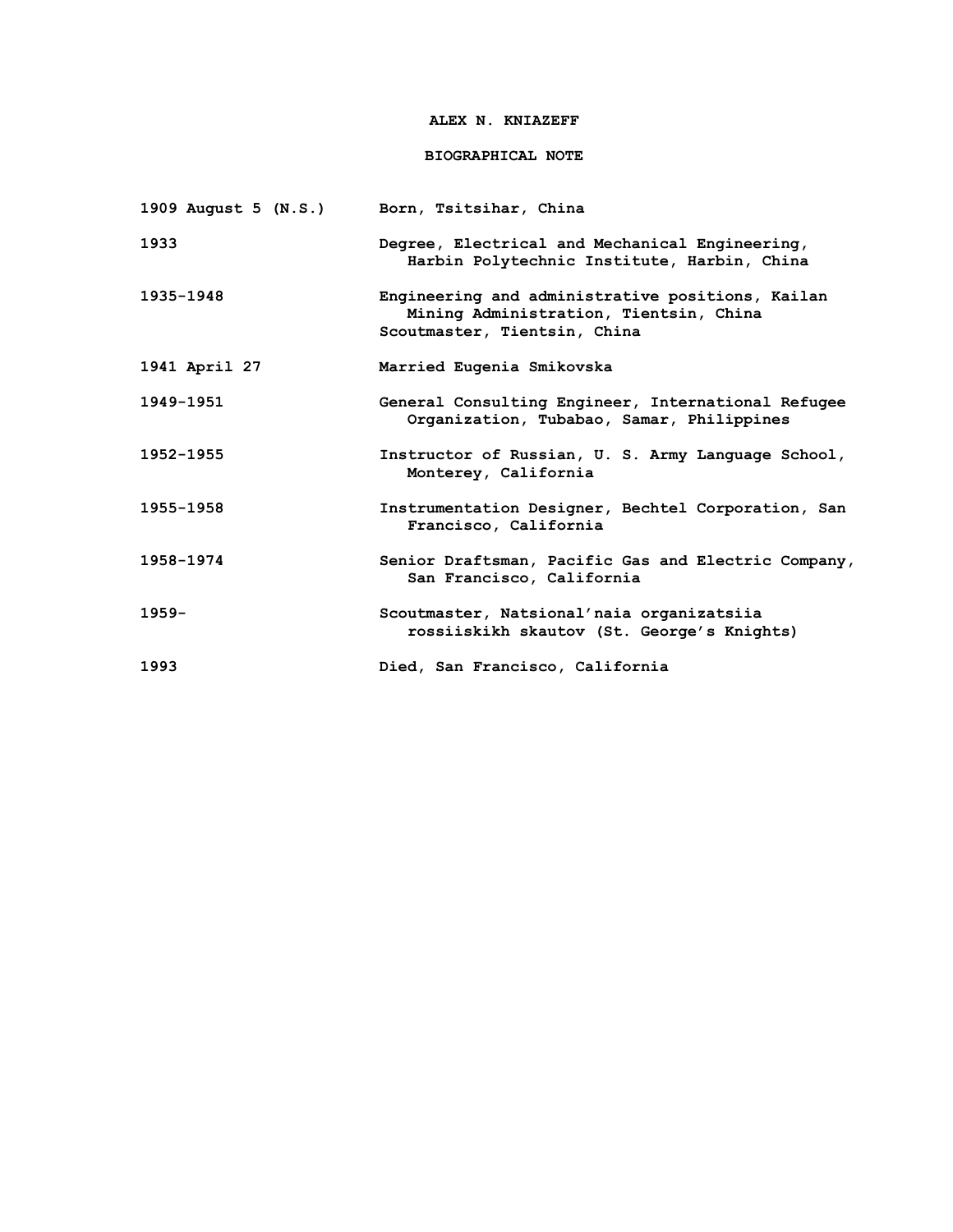### **SCOPE AND CONTENT NOTE**

#### **ALEX N. KNIAZEFF PAPERS**

**This collection consists of correspondence, clippings and other matter reflecting Kniazeff's involvement in various émigré organizations. He was a member of the San Francisco Trans-Baikal Cossacks' Stanitza and of the Harbin Polytechnic Alumni Association, and senior scoutmaster of the Natsional'naia Organizatsiia Russkikh Skautov (National Organization of Russian Scouts, or St. George's Knights, as it was incorporated in California). Most of the collection relates to the history of the Russian Boy Scout movement abroad, particularly for the period 1963-1975.**

**Detailed processing and preservation microfilming for these materials were made possible by a generous grant from the National Endowment for the Humanities and by matching funds from the Hoover Institution and Museum of Russian Culture. The grant also provides depositing a microfilm copy in the Hoover Institution Archives. The original materials and copyright to them (with some exceptions) are the property of the Museum of Russian Culture, San Francisco. A transfer table indicating corresponding box and reel numbers is appended to this register.**

**The Hoover Institution assumes all responsibility for notifying users that they must comply with the copyright law of the United States (Title 17 United States Code) and Hoover Rules for the Use and Reproduction of Archival Materials.**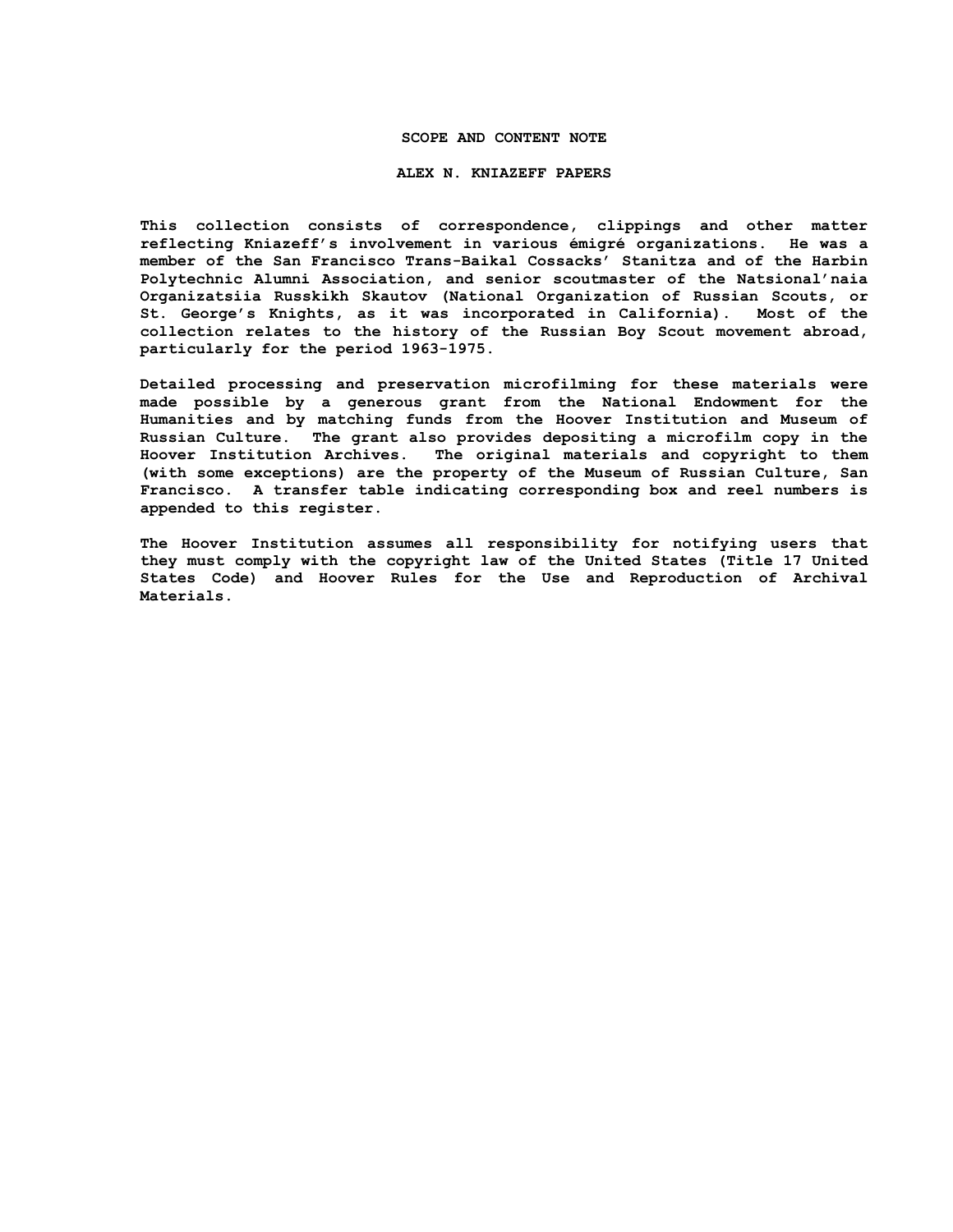### **REGISTER**

# **ALEX N. KNIAZEFF PAPERS**

**SERIES DESCRIPTION:**

| Box Nos   | Series                                                                                                                                                                                                                                            |
|-----------|---------------------------------------------------------------------------------------------------------------------------------------------------------------------------------------------------------------------------------------------------|
| 1         | BIOGRAPHICAL FILE, 1918-1977. Includes family documents<br>and illustrated manuscript by Kniazeff's father on<br>carpentry, as well as personal, employment and army<br>reserve files on Kniazeff's career, arranged<br>alphabetically by subject |
| 1         | CORRESPONDENCE, 1969-1987. Arranged chronologically by<br>correspondent                                                                                                                                                                           |
| $2 - 12$  | NATSIONAL'NAIA ORGANIZATSIIA RUSSKIKH SKAUTOV (St.<br>George's Knights, Inc.), 1918-1989. Consists of<br>correspondence, orders, minutes, publications and other<br>materials, arranged alphabetically by physical form                           |
| $12 - 16$ | SUBJECT FILE, 1926-1989. Consists mainly of materials<br>relating to the organizations Kniazeff was involved in,<br>arranged alphabetically by name of organization, and<br>therein by physical form                                              |
| $17 - 18$ | PRINTED MATTER, 1917-1987. Includes calendars, clippings,<br>leaflets, programs and issues of periodicals, arranged<br>alphabetically by physical form                                                                                            |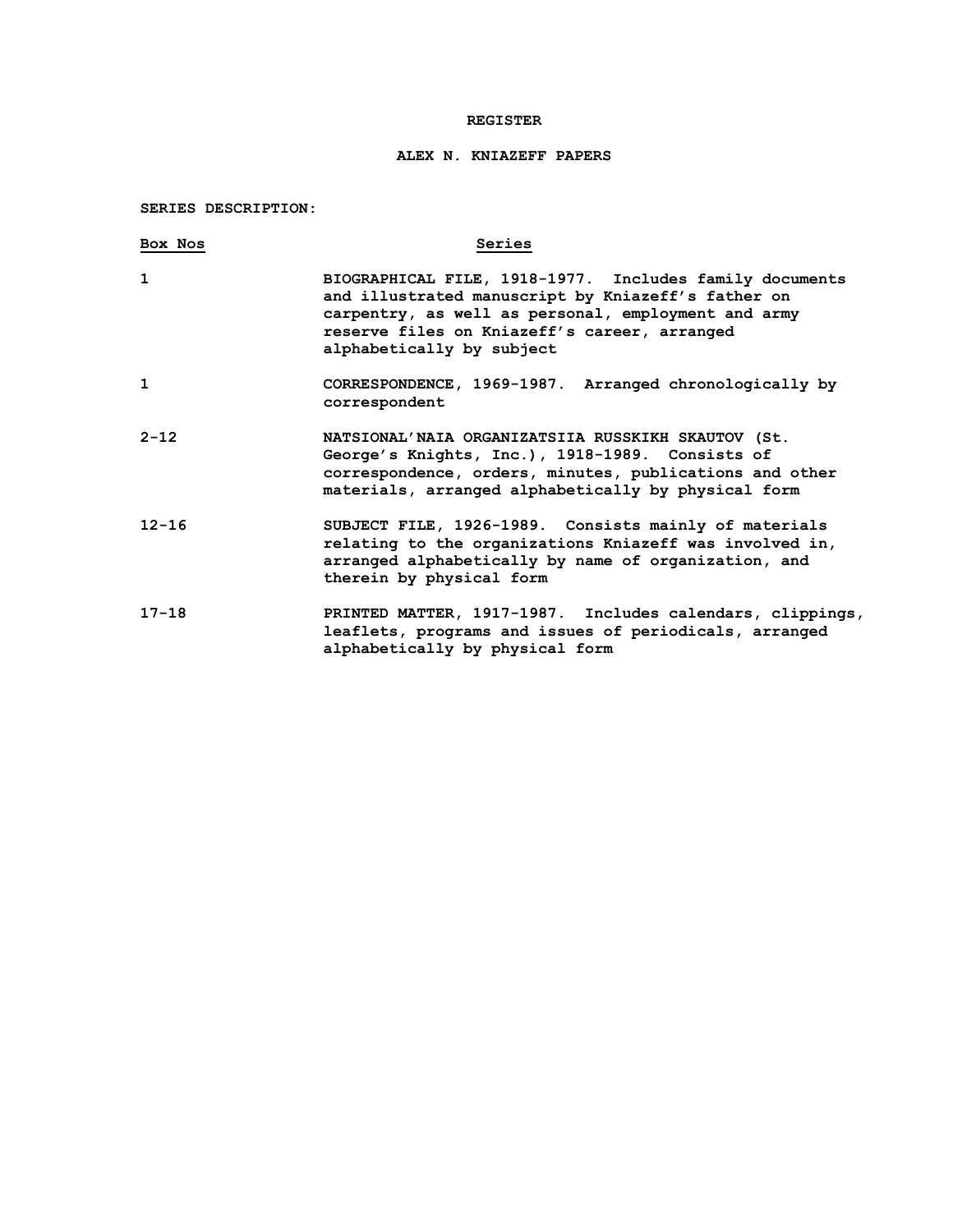|                | Box Folder              |                                                                 |
|----------------|-------------------------|-----------------------------------------------------------------|
|                | Nos Nos                 | Contents                                                        |
| 1.             |                         | BIOGRAPHICAL FILE, 1918-1977                                    |
|                | 1                       | General - "Personal file," 1930-1977. Includes awards,          |
|                |                         | certificates, commendations, diploma and other                  |
|                |                         | documents relating to Kniazeff's education,                     |
|                |                         | employment and social activities                                |
|                |                         | Family                                                          |
|                |                         | Kniazev, Nikolai Ivanovich                                      |
|                | 2                       | Identity papers, 1918-1949                                      |
|                | 3                       | Writing entitled "Plotnichnoe iskusstvo,"                       |
|                |                         | n.d. Holograph                                                  |
|                | 4                       | Kniazeva, Nadezhda Alekseevna. Identity document,<br>1938       |
|                | 5                       | Grievance against Pacific Gas and Electric, 1969-1972           |
|                | 6                       | Military service in the U.S. Army Active Reserve, 1954-<br>1967 |
|                |                         | CORRESPONDENCE, 1969-1987                                       |
|                | 7                       | General, 1972-1987                                              |
|                | 8                       | Balakshin, P., 1975                                             |
|                | 9                       | Koslovsky, B. and N., 1973                                      |
|                | 10                      | Kosterin, A. and V., 1973                                       |
|                | 11                      | Magerovsky, L. F., 1984                                         |
|                | 12                      | Mamchenko, Onisim, 1975                                         |
|                | 13                      | Mescher, M., 1981                                               |
|                | 14                      | Tokmakov, Mstislav Vladimirovich, 1970                          |
|                | 15                      | Turkin, A., 1969                                                |
|                | 16                      | Verstak, V., 1973                                               |
|                |                         |                                                                 |
| 2 <sub>1</sub> |                         | NATSIONAL'NAIA ORGANIZATSIIA RUSSKIKH SKAUTOV (St. George's     |
|                |                         | Knights, Inc.), 1918-1989                                       |
|                |                         | General                                                         |
|                | 1                       | Central staff, 1966-1972                                        |
|                | $\overline{2}$          | 1st Burlingame Druzhina, 1965-1975                              |
|                |                         | 1st San Francisco Druzhina, 1966-1972                           |
|                | 3                       | General                                                         |
|                | 4                       | Orders, minutes and circulars                                   |
|                | 5                       | Summer camps. Guides, handbooks and documents                   |
|                |                         | relating to their organization, 1965-1970                       |
|                |                         | Correspondence.<br>Includes clippings, personal                 |
|                |                         | correspondence and other forms of material                      |
|                |                         | General                                                         |
|                | 6                       | Circulars, 1960-1969                                            |
|                |                         | Incoming and outgoing letters                                   |
|                | 7                       | 1949-1962                                                       |
|                |                         |                                                                 |
| 3.             | 1                       | 1963                                                            |
|                | $\overline{\mathbf{c}}$ | 1964                                                            |
|                | 3                       | 1965                                                            |
|                | 4                       | 1966 January-June                                               |
|                |                         |                                                                 |
| 4.             | 1                       | 1966 July-December                                              |
|                |                         | 1967                                                            |
|                | $\overline{\mathbf{c}}$ | January-May                                                     |
|                | 3                       | June-September                                                  |
|                | 4                       | October-December                                                |
|                |                         |                                                                 |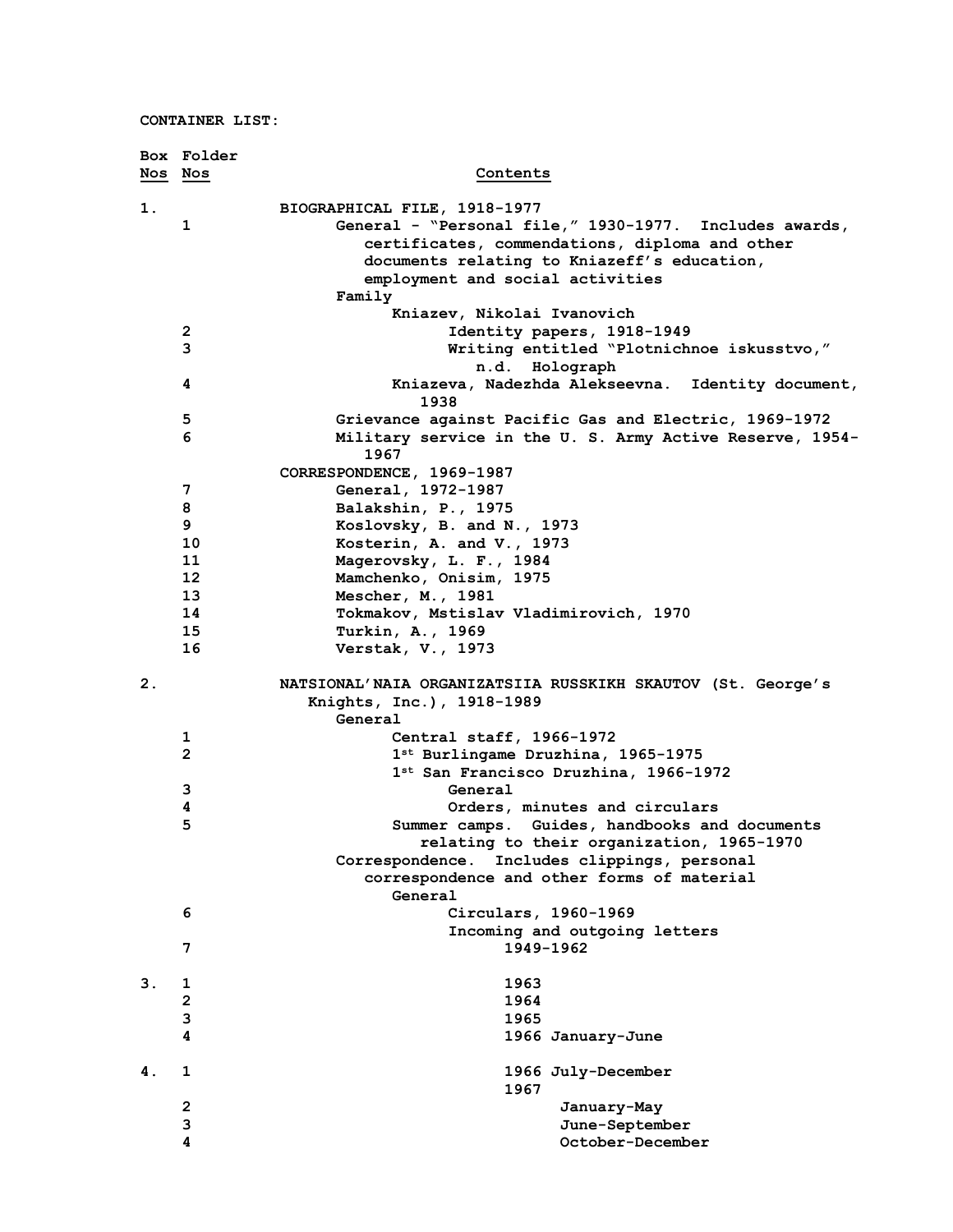| 5.  |                         | NATSIONAL'NAIA ORGANIZATSIIA RUSSKIKH SKAUTOV (Contd.)       |
|-----|-------------------------|--------------------------------------------------------------|
|     |                         | Correspondence (Contd.)                                      |
|     |                         | General (Contd.)                                             |
|     |                         | Incoming and outgoing letters (Contd.)<br>1968               |
|     | 1                       | January-February                                             |
|     | 2                       | March-May                                                    |
|     | $\mathbf{3}$            | June-July                                                    |
|     | $\overline{\mathbf{4}}$ | August-October                                               |
|     | $\overline{5}$          | November-December                                            |
|     |                         | 1969                                                         |
|     | 6                       | January-March                                                |
| 6.  | 1                       | April-May                                                    |
|     | $\mathbf 2$             | June-July                                                    |
|     | 3                       | August-December                                              |
|     |                         | 1970                                                         |
|     | 4                       | January-March                                                |
| 7.  | 1                       | April-June                                                   |
|     | $\mathbf{2}$            | July-December                                                |
|     |                         | 1971                                                         |
|     | 3                       | January-April                                                |
|     | 4                       | May-July                                                     |
|     |                         |                                                              |
| 8.  | 1                       | August-December                                              |
|     |                         | 1972                                                         |
|     | $\mathbf{2}$            | January-July                                                 |
|     | 3                       | August-December                                              |
|     | 4                       | 1973                                                         |
|     |                         |                                                              |
| 9.  |                         | 1974                                                         |
|     | 1                       | January-March                                                |
|     | $\mathbf 2$             | April-May                                                    |
|     | $\overline{\mathbf{3}}$ | June-December                                                |
|     | 4                       | 1975-1977                                                    |
|     | $\overline{5}$          | 1978-1989                                                    |
| 10. | 1                       | Mercier (Mers'e), V. V., 1972-1979                           |
|     | 2                       | Odinets, M. D., 1972-1979                                    |
|     | 3                       | Sedliarevich, N. M., 1973-1979                               |
|     | 4                       | Minutes of meetings, 1959-1974                               |
|     |                         | Orders                                                       |
|     | 5                       | Senior Russian Scout (O. I. Pantiukhov), 1964-1970           |
|     | 6                       | North American Section of N.O.R.S., 1960-1973                |
|     |                         | Publications. Listed alphabetically by title                 |
|     | 7                       | Davaite spoem: Sbornik skautskikh pesen, 1965.<br>Typescript |
|     |                         | Informatsionnyi biulleten'. Typescript                       |
|     | 8                       | $#1$ (1974) - 8 (1975)                                       |
|     |                         |                                                              |
| 11. | 1                       | #9 (1975) - 15 (1979)                                        |
|     | $\overline{2}$          | Listok ispytanii na razriady, c. 1938. Printed               |
|     |                         | сору                                                         |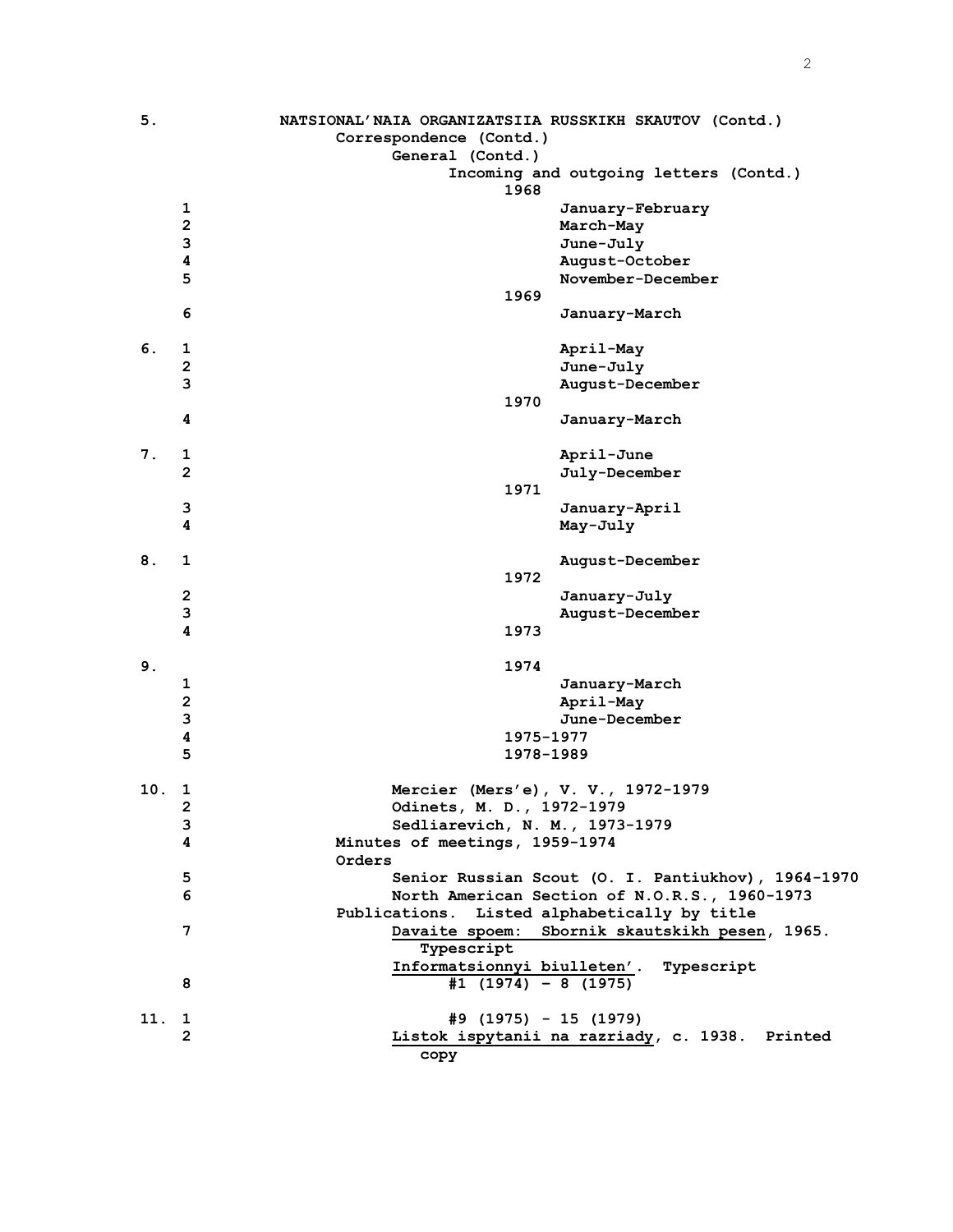|     | 11. (Contd.)   | NATSIONAL'NAIA ORGANIZATSIIA RUSSKIKH SKAUTOV (Contd.)<br>Publications (Contd.) |
|-----|----------------|---------------------------------------------------------------------------------|
|     | 3              | Programma na 3-ii i 2-oi razriady, n.d.                                         |
|     |                | Typescript                                                                      |
|     |                | Russkie skauty, 1909-1969, 1969                                                 |
|     | 4              | Typescript. Consists of materials collected                                     |
|     |                | by Kniazeff. May include material not                                           |
|     |                |                                                                                 |
|     |                | present in published edition                                                    |
|     | 5              | Printed copy                                                                    |
|     | 6              | Skautenok, #4 $(1963) - 9$ $(1965)$ . Typescript                                |
|     | 7              | Vpered, #4 (1959), 8-11 (1960). Typescript                                      |
| 12. | 1              | Writings of scoutmaster E. Orlova. Typescript                                   |
|     | 2              | Miscellany                                                                      |
|     |                | SUBJECT FILE, 1926-1989                                                         |
|     |                | American-Russian San Francisco Bay Region Credit Union.                         |
|     |                | Clippings, correspondence, financial statements,                                |
|     |                | reports, printed matter and other materials relating                            |
|     |                | to this organization's activities                                               |
|     | 3              | 1961-1966                                                                       |
|     | 4              | 1967                                                                            |
|     | 5              | 1968                                                                            |
|     | 6              | 1969                                                                            |
| 13. |                | 1970                                                                            |
|     | 1              | January-May                                                                     |
|     | 2              | June-December                                                                   |
|     | 3              | 1971-1975                                                                       |
|     |                | CORO Corporation (Consolidated Real Estate Opportunities                        |
|     |                | Corporation). Consists of incoming and outgoing                                 |
|     |                |                                                                                 |
|     |                | correspondence, financial statements, annual and                                |
|     |                | semi-annual reports and other materials                                         |
|     | 4              | 1964-1969                                                                       |
|     | 5              | 1970-1973                                                                       |
|     |                | Kharbinskii Politekhnicheskii Institut (Harbin                                  |
|     |                | Polytechnic Institute). Primarily composed of                                   |
|     |                | documents relating to the activities of its alumni                              |
|     |                | association. Includes clippings of reminiscences and                            |
|     |                | other related matter                                                            |
|     | 6              | 1950-1967                                                                       |
| 14. | 1              | 1968-1971                                                                       |
|     | $\overline{2}$ | 1972-1989                                                                       |
|     |                | Obshche-kazachii soiuz v g. San Frantsisko (All                                 |
|     |                | Cossack's Union of San Francisco). Includes material                            |
|     |                | pertaining to other Cossack organizations                                       |
|     |                | General                                                                         |
|     | 3              | 1926-1970                                                                       |
|     | 4              | 1971-1973                                                                       |
|     |                |                                                                                 |
| 15. | 1              | 1974-1982                                                                       |
|     | $\overline{2}$ | Printed matter.<br>Includes Kazachii klich, #1                                  |
|     |                | (March 1954) and Kazak, #176-192 (1963-1964,                                    |
|     |                | incomplete)                                                                     |
|     | 3              | Organizatsiia rossiiskikh iunykh razvedchikov                                   |